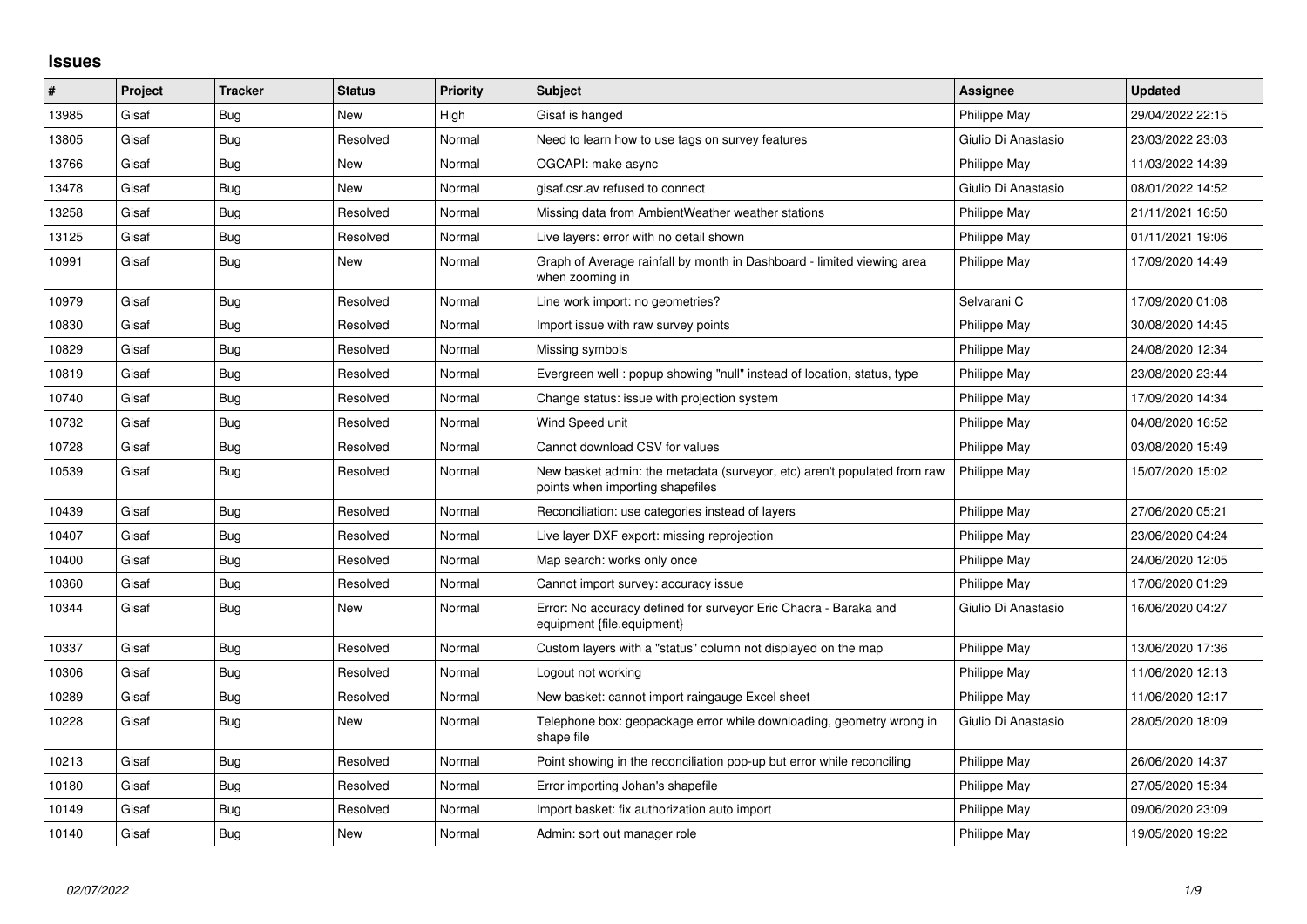| #     | Project | <b>Tracker</b> | <b>Status</b> | <b>Priority</b> | Subject                                                                                               | <b>Assignee</b>        | <b>Updated</b>   |
|-------|---------|----------------|---------------|-----------------|-------------------------------------------------------------------------------------------------------|------------------------|------------------|
| 10125 | Gisaf   | <b>Bug</b>     | Resolved      | Normal          | Feature with Status other than existing, not showing in the map (example:<br>future building outline) | <b>Philippe May</b>    | 20/05/2020 04:05 |
| 10123 | Gisaf   | Bug            | Resolved      | Normal          | Basket Upload: store not saved                                                                        | Philippe May           | 19/05/2020 17:36 |
| 10122 | Gisaf   | <b>Bug</b>     | Resolved      | Normal          | Reconciliation: missing categories                                                                    | Philippe May           | 19/05/2020 02:53 |
| 9603  | Gisaf   | Bug            | New           | Normal          | Map: clean memory after removing layer                                                                | Philippe May           | 20/01/2020 13:05 |
| 9602  | Gisaf   | <b>Bug</b>     | Resolved      | Normal          | Map: ability to cancel download                                                                       | Philippe May           | 20/01/2020 18:32 |
| 9519  | Gisaf   | <b>Bug</b>     | Resolved      | Normal          | Map info: fix icons                                                                                   | Philippe May           | 02/01/2020 13:11 |
| 9493  | Gisaf   | Bug            | Resolved      | Normal          | Plotly png download resize frame                                                                      | Philippe May           | 26/12/2019 16:37 |
| 9468  | Gisaf   | <b>Bug</b>     | Feedback      | Normal          | "Find my Location" button on map returns strange result !!                                            | <b>Richard Preslev</b> | 20/12/2019 19:36 |
| 9465  | Gisaf   | <b>Bug</b>     | Resolved      | Normal          | Export plots to PNG missing axis labels                                                               | Philippe May           | 08/01/2020 11:35 |
| 9036  | Gisaf   | <b>Bug</b>     | Resolved      | Normal          | Fix login indicator                                                                                   | Philippe May           | 03/10/2019 15:15 |
| 8756  | Gisaf   | Bug            | Resolved      | Normal          | Map: handle errors when layers (eg, in base maps) don't actually exist                                | Philippe May           | 02/08/2019 16:40 |
| 8231  | Gisaf   | Bug            | Resolved      | Normal          | Fix status in table definition of new categories                                                      | Philippe May           | 03/05/2019 17:26 |
| 7584  | Gisaf   | <b>Bug</b>     | In Progress   | Normal          | Error with large integers (graphql)                                                                   | Philippe May           | 20/09/2019 10:52 |
| 6538  | Gisaf   | <b>Bug</b>     | New           | Normal          | Well level: improve the form and input processing (dry checkbox)                                      | Philippe May           | 12/03/2019 11:09 |
| 6090  | Gisaf   | <b>Bug</b>     | New           | Low             | Polygon rendering issue                                                                               | Philippe May           | 07/03/2019 16:24 |
| 5988  | Gisaf   | <b>Bug</b>     | Resolved      | Normal          | problem with the flow from origin of wastewater to the component                                      | Philippe May           | 08/06/2018 15:14 |
| 5974  | Gisaf   | <b>Bug</b>     | Resolved      | Normal          | Issues in uploading readings into GISAF using interface                                               | Philippe May           | 06/02/2019 09:25 |
| 12714 | Gisaf   | Feature        | New           | Normal          | Dana well correction factor changed                                                                   | Giulio Di Anastasio    | 21/09/2021 12:57 |
| 12491 | Gisaf   | Feature        | Resolved      | Normal          | Measure distances on the map                                                                          | Philippe May           | 11/07/2021 11:51 |
| 11907 | Gisaf   | Feature        | Resolved      | Normal          | Allow specific project list for custom models                                                         | Philippe May           | 19/03/2021 16:13 |
| 11762 | Gisaf   | Feature        | Resolved      | Normal          | Switch from Mapbox to Maplibre                                                                        | Philippe May           | 20/11/2021 15:21 |
| 11649 | Gisaf   | Feature        | Resolved      | Normal          | Wells timeline dashboard misc. improvements                                                           | Philippe May           | 27/01/2021 15:47 |
| 11577 | Gisaf   | Feature        | Resolved      | Normal          | Dashboard: multiple sections per page                                                                 | Philippe May           | 27/01/2021 12:37 |
| 11449 | Gisaf   | Feature        | Resolved      | Normal          | Strip extra characters when importing survey CSV files                                                | Philippe May           | 10/12/2020 01:06 |
| 10948 | Gisaf   | Feature        | Resolved      | Normal          | Add WMS3 server capabilities (with pygeoapi)                                                          | Philippe May           | 14/09/2020 16:59 |
| 10920 | Gisaf   | Feature        | Resolved      | Normal          | Add option to display labels on the map                                                               | Philippe May           | 07/09/2020 11:54 |
| 10741 | Gisaf   | Feature        | Resolved      | Normal          | Add a way for changing status of a feature, given its original id                                     | Philippe May           | 16/09/2020 17:35 |
| 10675 | Gisaf   | Feature        | Resolved      | Normal          | Add attribution on map                                                                                | Philippe May           | 04/07/2021 13:58 |
| 10569 | Gisaf   | Feature        | Resolved      | Normal          | Well Masterfile/Repository                                                                            | Philippe May           | 19/12/2020 17:10 |
| 10536 | Gisaf   | Feature        | Resolved      | Normal          | Migrate PlottableModel.Actions.download_csv_value to plugins                                          | Philippe May           | 15/07/2020 15:07 |
| 10331 | Gisaf   | Feature        | Resolved      | Normal          | Reconciliation: sort layer by alphabetical order                                                      | Philippe May           | 12/06/2020 17:45 |
| 10182 | Gisaf   | Feature        | Resolved      | Normal          | Function to change status of surveyed features                                                        | Philippe May           | 15/07/2020 15:10 |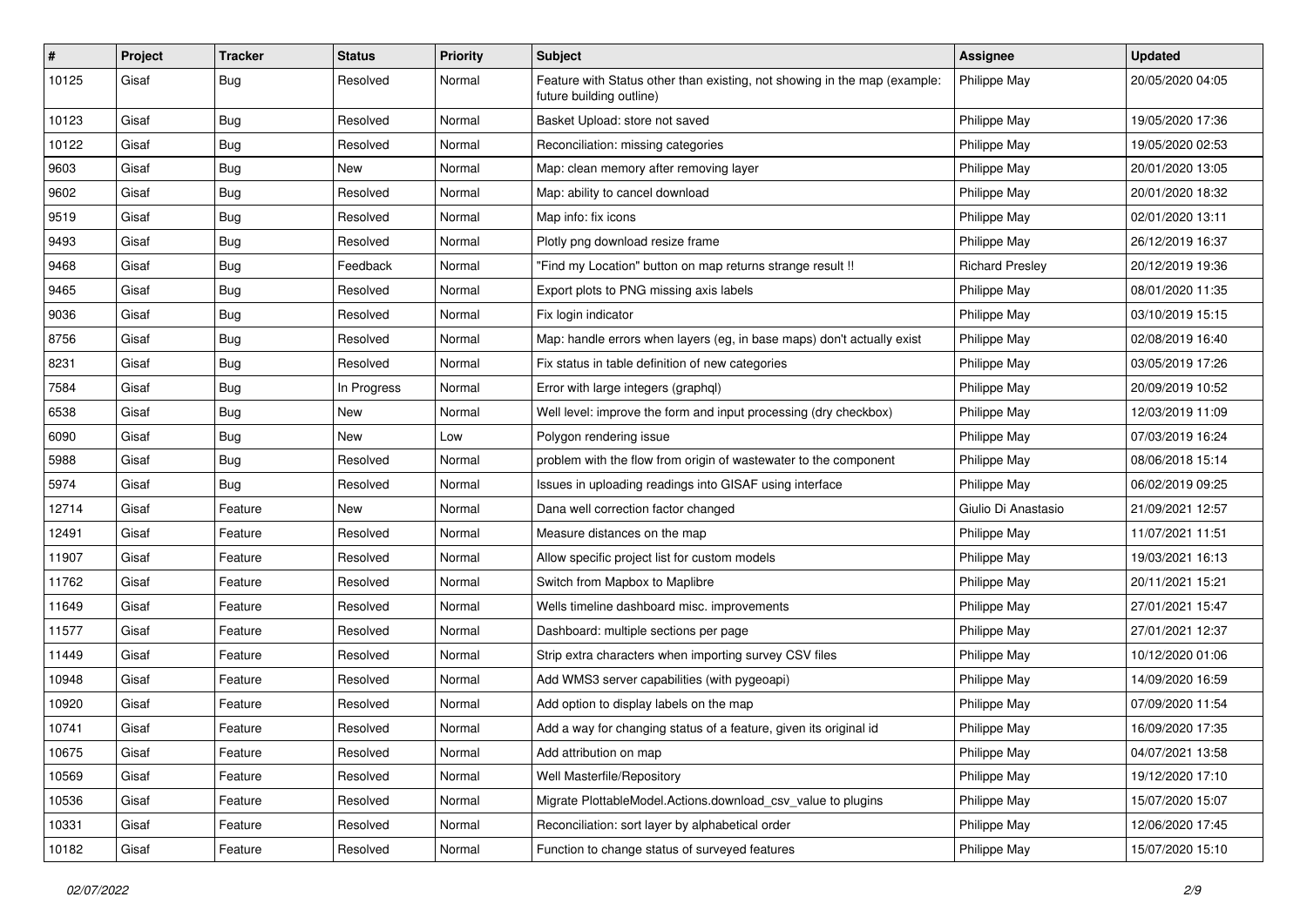| $\vert$ # | Project | <b>Tracker</b> | <b>Status</b> | <b>Priority</b> | <b>Subject</b>                                                                       | <b>Assignee</b>     | <b>Updated</b>   |
|-----------|---------|----------------|---------------|-----------------|--------------------------------------------------------------------------------------|---------------------|------------------|
| 10152     | Gisaf   | Feature        | Resolved      | Normal          | wells list in Measures Tab with only wells having measures                           | Philippe May        | 10/06/2020 15:05 |
| 10014     | Gisaf   | Feature        | Resolved      | Normal          | Interity checks                                                                      | Philippe May        | 19/05/2020 19:23 |
| 9944      | Gisaf   | Feature        | Resolved      | Normal          | Admin: manage categories                                                             | Philippe May        | 10/04/2020 12:06 |
| 9789      | Gisaf   | Feature        | New           | Normal          | Login: put in a dialog                                                               | Philippe May        | 28/02/2020 04:28 |
| 9749      | Gisaf   | Feature        | New           | Normal          | Strip extra characters in graphQL queries                                            | Philippe May        | 07/09/2020 12:48 |
| 9563      | Gisaf   | Feature        | Resolved      | Normal          | Live layers: add option to link to a map feature                                     | Philippe May        | 12/01/2020 22:22 |
| 9538      | Gisaf   | Feature        | New           | Normal          | Download shapefile of raw survey points facility - TO BE REMOVED?                    | Philippe May        | 07/01/2020 14:35 |
| 9534      | Gisaf   | Feature        | Resolved      | Normal          | GeoJson store: systematically use geodataframes                                      | Philippe May        | 07/01/2020 16:51 |
| 9517      | Gisaf   | Feature        | Resolved      | Normal          | Tags: add location                                                                   | Philippe May        | 03/01/2020 11:54 |
| 9516      | Gisaf   | Feature        | Resolved      | Normal          | Map: add option to grab link to the selected feature                                 | Philippe May        | 02/01/2020 15:42 |
| 9510      | Gisaf   | Feature        | Resolved      | Normal          | Automatically resample to daily when there's too much data                           | Philippe May        | 01/01/2020 14:12 |
| 9509      | Gisaf   | Feature        | Resolved      | Normal          | Update angular-plotly to 1.5.0                                                       | Philippe May        | 04/01/2020 12:05 |
| 8721      | Gisaf   | Feature        | New           | Normal          | Survey data basket: handle the case when more than one file in the basket<br>per day | Philippe May        | 14/10/2020 17:01 |
| 8669      | Gisaf   | Feature        | Resolved      | Normal          | Groups of map layers                                                                 | Philippe May        | 26/07/2019 10:51 |
| 8630      | Gisaf   | Feature        | Resolved      | Normal          | Map: add option for filter with status                                               | Philippe May        | 10/07/2019 16:49 |
| 7527      | Gisaf   | Feature        | Resolved      | Normal          | Give an option to resample data for graphs (eg. rain gauge)                          | Philippe May        | 07/03/2019 16:24 |
| 7379      | Gisaf   | Feature        | New           | Low             | Make Gisaf installable (Progressive Web App)                                         | Philippe May        | 02/02/2019 10:27 |
| 6099      | Gisaf   | Feature        | New           | Low             | Sanic/Gino admin                                                                     | Philippe May        | 07/03/2019 16:24 |
| 5618      | Gisaf   | Feature        | Resolved      | Low             | Export layers as DXF                                                                 | Philippe May        | 05/03/2019 12:42 |
| 5033      | Gisaf   | Feature        | Resolved      | Normal          | Add an option to display a base line in the bar charts                               | Philippe May        | 04/01/2018 01:09 |
| 3472      | Gisaf   | Feature        | Resolved      | Normal          | Weather station graphs: choice of parameters                                         | Philippe May        | 10/03/2019 14:52 |
| 13952     | Gisaf   | Support        | Resolved      | Normal          | Gisaf isn't Connecting                                                               | Philippe May        | 25/04/2022 11:27 |
| 13681     | Gisaf   | Support        | Resolved      | Normal          | Gisaf isn't Connecting                                                               | Philippe May        | 19/02/2022 11:01 |
| 13642     | Gisaf   | Support        | Resolved      | Urgent          | Electrical problems: Server down                                                     | Philippe May        | 15/02/2022 09:38 |
| 13202     | Gisaf   | Support        | Resolved      | Normal          | Gisaf is showing error                                                               | Philippe May        | 12/11/2021 12:59 |
| 13107     | Gisaf   | Support        | New           | Normal          | Errors                                                                               | Bala Ramachandran   | 27/10/2021 19:31 |
| 13106     | Gisaf   | Support        | New           | Normal          | Errors                                                                               | Bala Ramachandran   | 27/10/2021 17:02 |
| 13090     | Gisaf   | Support        | Resolved      | Normal          | Importing error in new admin                                                         | Philippe May        | 28/10/2021 11:00 |
| 12688     | Gisaf   | Support        | Resolved      | Normal          | Layers are not visible                                                               | Philippe May        | 10/08/2021 10:03 |
| 11966     | Gisaf   | Support        | New           | Normal          | QGIS Graphical Modeler                                                               | Giulio Di Anastasio | 16/04/2021 13:09 |
| 11933     | Gisaf   | Support        | Resolved      | Normal          | Importing Error                                                                      |                     | 30/03/2021 14:55 |
| 11886     | Gisaf   | Support        | Resolved      | Normal          | Pandas resample deprecation warning                                                  | Philippe May        | 16/03/2021 12:49 |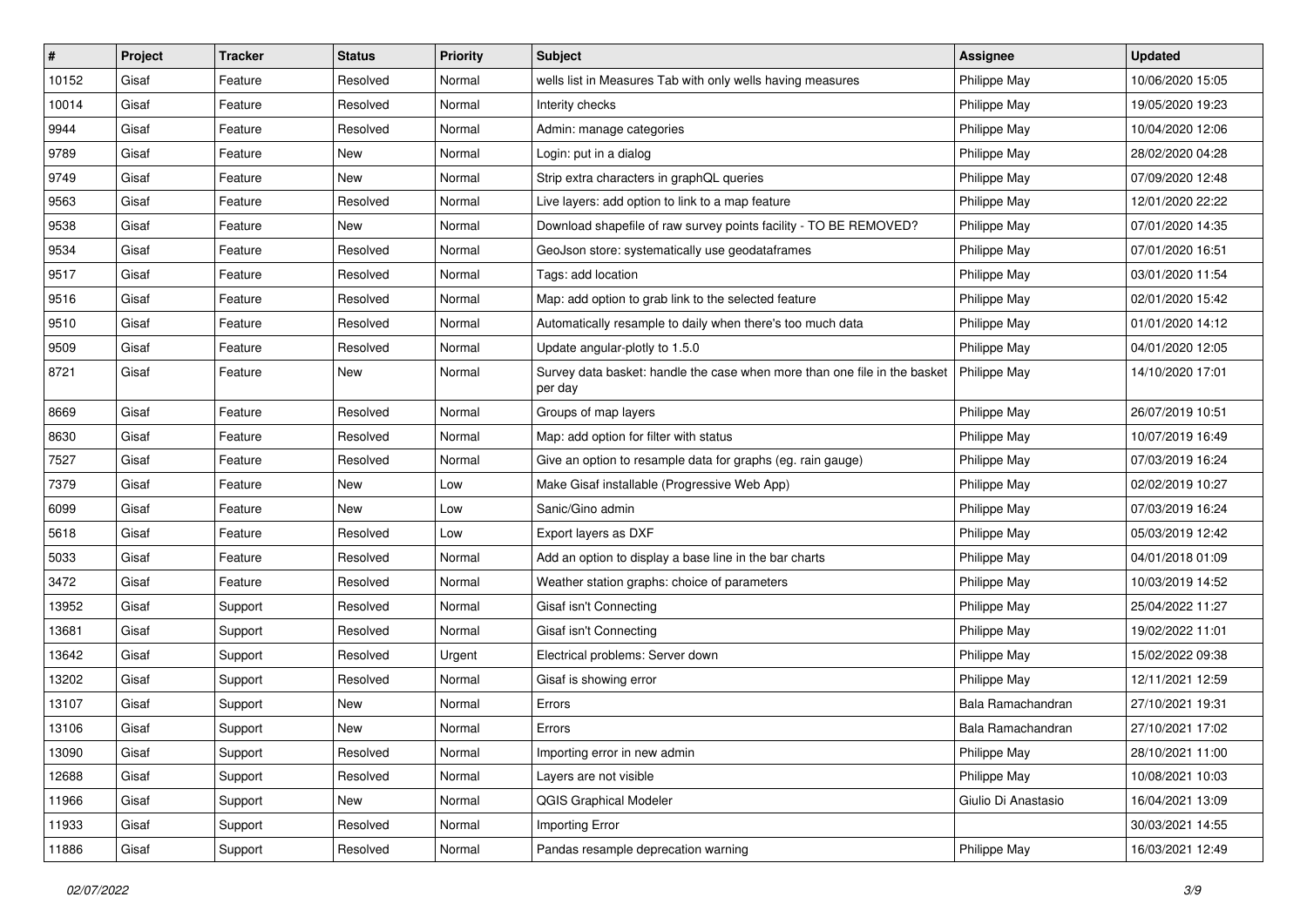| $\vert$ # | Project                                | <b>Tracker</b> | <b>Status</b> | <b>Priority</b> | <b>Subject</b>                                             | Assignee            | <b>Updated</b>   |
|-----------|----------------------------------------|----------------|---------------|-----------------|------------------------------------------------------------|---------------------|------------------|
| 11691     | Gisaf                                  | Support        | Resolved      | Normal          | Error on when importing geopackage                         | Selvarani C         | 18/03/2021 11:28 |
| 11457     | Gisaf                                  | Support        | Resolved      | Normal          | Building Shed and Retaining Walls are not showing in a map | Philippe May        | 14/12/2020 19:52 |
| 11262     | Gisaf                                  | Support        | Resolved      | Normal          | importing Error                                            |                     | 04/11/2020 14:49 |
| 11260     | Gisaf                                  | Support        | Resolved      | Normal          | Reconciliation is not happening                            |                     | 03/11/2020 11:32 |
| 11081     | Gisaf                                  | Support        | <b>New</b>    | Normal          | Gisaf doesn't allowed multiple reconciliation              | Philippe May        | 01/10/2020 15:00 |
| 11071     | Gisaf                                  | Support        | New           | Normal          | Reconciliation: cannot find some points                    | Philippe May        | 01/10/2020 13:03 |
| 10364     | Gisaf                                  | Support        | <b>New</b>    | Normal          | Reconcile the reconciliations                              | Philippe May        | 17/06/2020 17:27 |
| 10224     | Gisaf                                  | Support        | Resolved      | Normal          | Update gs.basemaps in Jupyter notebooks                    | Philippe May        | 14/06/2021 16:15 |
| 10214     | Gisaf                                  | Support        | <b>New</b>    | Normal          | <b>Multiple Reconciliations</b>                            | Philippe May        | 27/05/2020 16:12 |
| 9592      | Gisaf                                  | Support        | Resolved      | Urgent          | Follow up migration                                        | Philippe May        | 19/01/2020 13:42 |
| 9483      | Gisaf                                  | Support        | <b>New</b>    | Normal          | Performance: writing gpkg is slower than shapefiles        | Philippe May        | 08/01/2020 11:15 |
| 9466      | Gisaf                                  | Support        | Resolved      | Normal          | Rename "altitude" to "elevation"                           | Philippe May        | 08/01/2020 11:27 |
| 6907      | Gisaf                                  | Support        | <b>New</b>    | Low             | Study alternative for TileServer                           | Philippe May        | 11/01/2020 11:45 |
| 6070      | Gisaf                                  | Support        | <b>New</b>    | Normal          | A survey of 3D GIS Models                                  | Pavneet Kaur        | 05/02/2019 12:47 |
| 11648     | Gisaf                                  | Documentation  | <b>New</b>    | Normal          | Styling categories                                         | Giulio Di Anastasio | 27/01/2021 16:02 |
| 9552      | Gisaf                                  | Documentation  | Resolved      | Normal          | Weekly resampling - Starts on mondays                      | Philippe May        | 25/07/2020 17:12 |
| 7813      | Gisaf                                  | Documentation  | Resolved      | Normal          | Including credits for ESRI basemap (Sat, Highways, Labels) | Philippe May        | 05/03/2019 12:39 |
| 6069      | Gisaf                                  | Task           | Resolved      | Normal          | wwtp output and flow component - output                    | Philippe May        | 22/06/2018 15:15 |
| 13968     | Geomatic<br>studio models<br>for Gisaf | Feature        | Resolved      | Normal          | Create layers and all for the LB records                   | Philippe May        | 28/04/2022 17:18 |
| 12646     | Geomatic<br>studio models<br>for Gisaf | Feature        | New           | Normal          | Add and import new data from Johan for OFC                 | Philippe May        | 01/08/2021 19:46 |
| 11678     | Geomatic<br>studio models<br>for Gisaf | Feature        | New           | Normal          | Add new models for AVES                                    | Philippe May        | 02/02/2021 12:13 |
| 11441     | Geomatic<br>studio models<br>for Gisaf | Feature        | New           | Normal          | Add models for AVES                                        |                     | 07/12/2020 16:42 |
| 7725      | Geomatic<br>studio models<br>for Gisaf | Feature        | Resolved      | Normal          | Add a button for generating reports                        | Philippe May        | 25/02/2019 13:08 |
| 7711      | Geomatic<br>studio models<br>for Gisaf | Feature        | Resolved      | Normal          | Add fields to component types                              | Philippe May        | 25/02/2019 13:06 |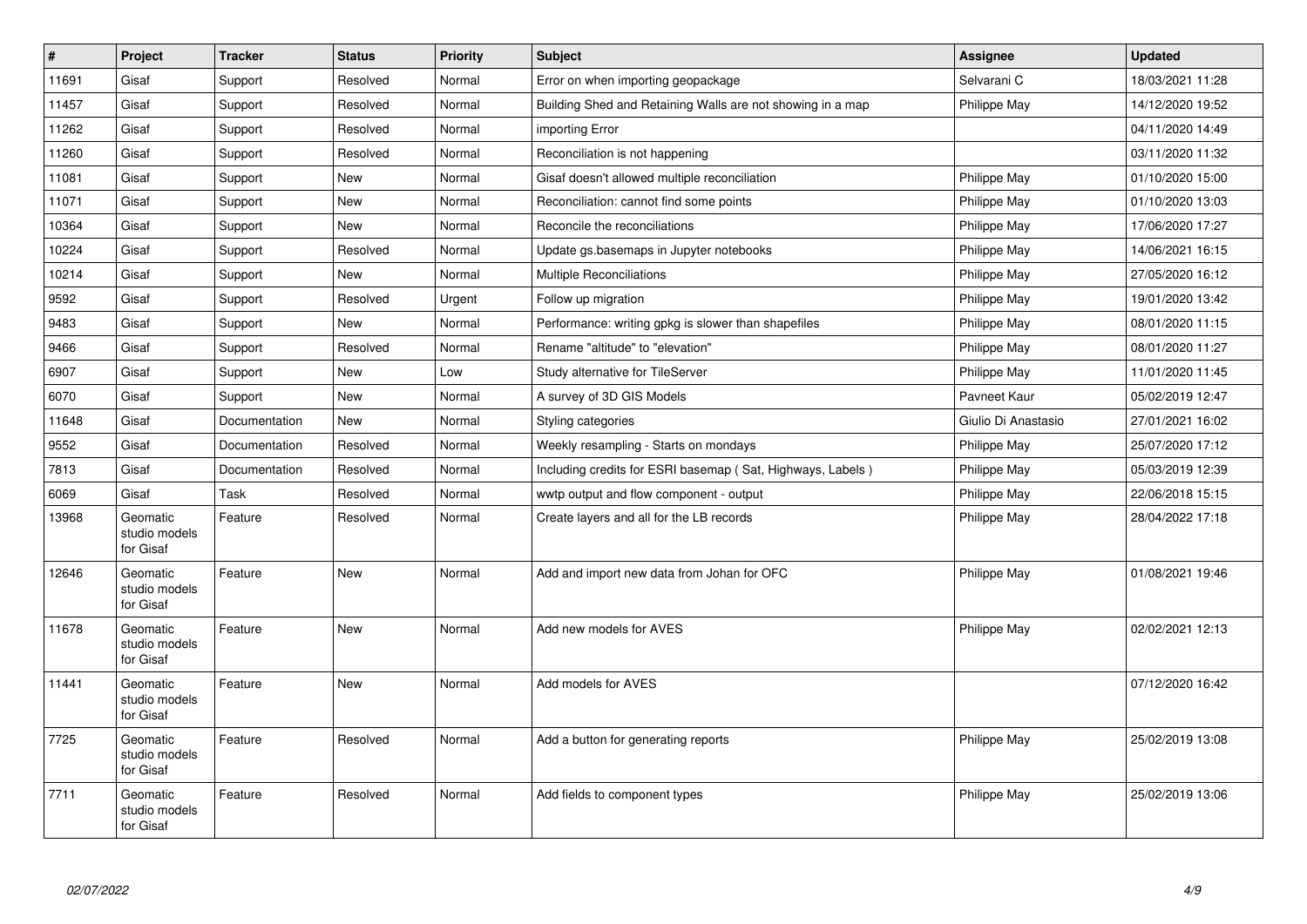| $\pmb{\sharp}$ | Project                                | <b>Tracker</b> | <b>Status</b> | <b>Priority</b> | <b>Subject</b>                                                                      | Assignee                | <b>Updated</b>   |
|----------------|----------------------------------------|----------------|---------------|-----------------|-------------------------------------------------------------------------------------|-------------------------|------------------|
| 7710           | Geomatic<br>studio models<br>for Gisaf | Feature        | Resolved      | Normal          | Add fields to the individual components                                             | Philippe May            | 25/02/2019 13:07 |
| 7709           | Geomatic<br>studio models<br>for Gisaf | Feature        | Resolved      | Normal          | Waste water treatment plant improvements                                            | Philippe May            | 19/03/2019 23:58 |
| 7696           | Geomatic<br>studio models<br>for Gisaf | Feature        | Resolved      | Normal          | HT Cables shapefile from Johan                                                      | Philippe May            | 25/02/2019 18:54 |
| 12288          | Geomatic<br>studio models<br>for Gisaf | Task           | Resolved      | Normal          | Wells water levels referenced to the mean sea level                                 | Giulio Di Anastasio     | 08/06/2021 10:25 |
| 8096           | Geomatic<br>studio models<br>for Gisaf | Task           | Resolved      | Normal          | Creating a Gkpg/shp for elevation points in Basins with category as an<br>attribute | Philippe May            | 24/05/2019 16:57 |
| 7936           | Geomatic<br>studio models<br>for Gisaf | Task           | Resolved      | Normal          | Add the wastewater type to the origin                                               | Philippe May            | 19/03/2019 23:56 |
| 7935           | Geomatic<br>studio models<br>for Gisaf | Task           | Resolved      | Normal          | Template components in order                                                        | Philippe May            | 20/03/2019 15:18 |
| 13901          | <b>GIS</b>                             | Bug            | New           | Normal          | Map: style of the category with status 'E' is always applied                        | Philippe May            | 12/04/2022 11:01 |
| 13885          | <b>GIS</b>                             | Bug            | Resolved      | Normal          | Wrong name showing in the list of layers in the map                                 | Philippe May            | 23/04/2022 04:04 |
| 13132          | <b>GIS</b>                             | <b>Bug</b>     | Resolved      | Normal          | CSR Weather station missing data 28 nd 29 Otober 2021                               | Philippe May            | 06/11/2021 12:20 |
| 12701          | <b>GIS</b>                             | <b>Bug</b>     | Resolved      | Normal          | Weather Station not showing data since 24 July 2021                                 | Philippe May            | 12/08/2021 12:21 |
| 12049          | GIS                                    | <b>Bug</b>     | Resolved      | Immediate       | <b>Gisaf Error</b>                                                                  | Philippe May            | 22/04/2021 10:39 |
| 10862          | <b>GIS</b>                             | <b>Bug</b>     | <b>New</b>    | Normal          | Fix the issues resulted from import point bug                                       | Philippe May            | 05/09/2020 15:11 |
| 10323          | <b>GIS</b>                             | <b>Bug</b>     | Resolved      | Normal          | Survey points from Eric Chacra: misc issues                                         | Philippe May            | 03/08/2020 13:11 |
| 10170          | GIS                                    | Bug            | New           | Normal          | Fix logout                                                                          |                         | 23/05/2020 16:48 |
| 8763           | GIS                                    | <b>Bug</b>     | New           | Normal          | Calculation of Run-off volume and Vegetation classification                         |                         | 05/08/2019 11:16 |
| 7957           | <b>GIS</b>                             | <b>Bug</b>     | Feedback      | High            | Export polygon shapefiles do not show "holes"                                       | Philippe May            | 04/04/2019 16:14 |
| 7937           | GIS                                    | Bug            | Resolved      | Normal          | Retention wall is not properly display in GIS,                                      | Pushparaj Muthukrishnan | 23/03/2019 15:52 |
| 7554           | GIS                                    | Bug            | Resolved      | Normal          | Cannot auto import points for project RZ                                            | Philippe May            | 04/02/2019 16:31 |
| 7552           | <b>GIS</b>                             | Bug            | Resolved      | Normal          | error in auto import of raw points to point shapefiles                              | Philippe May            | 05/02/2019 11:13 |
| 7551           | GIS                                    | <b>Bug</b>     | Resolved      | Normal          | error while downloading shapefiles from gisaf                                       | Philippe May            | 06/02/2019 09:10 |
| 7243           | GIS                                    | <b>Bug</b>     | Resolved      | Normal          | Cannot view well level for some well                                                | Bala Ramachandran       | 11/12/2018 15:21 |
| 3368           | GIS                                    | <b>Bug</b>     | Resolved      | Urgent          | Cannot upload data                                                                  | Philippe May            | 21/12/2016 12:10 |
| 14090          | GIS                                    | Feature        | Resolved      | Normal          | Move to SDDs after failure of one HDD in the RAID array of the domUs                | Philippe May            | 27/05/2022 16:28 |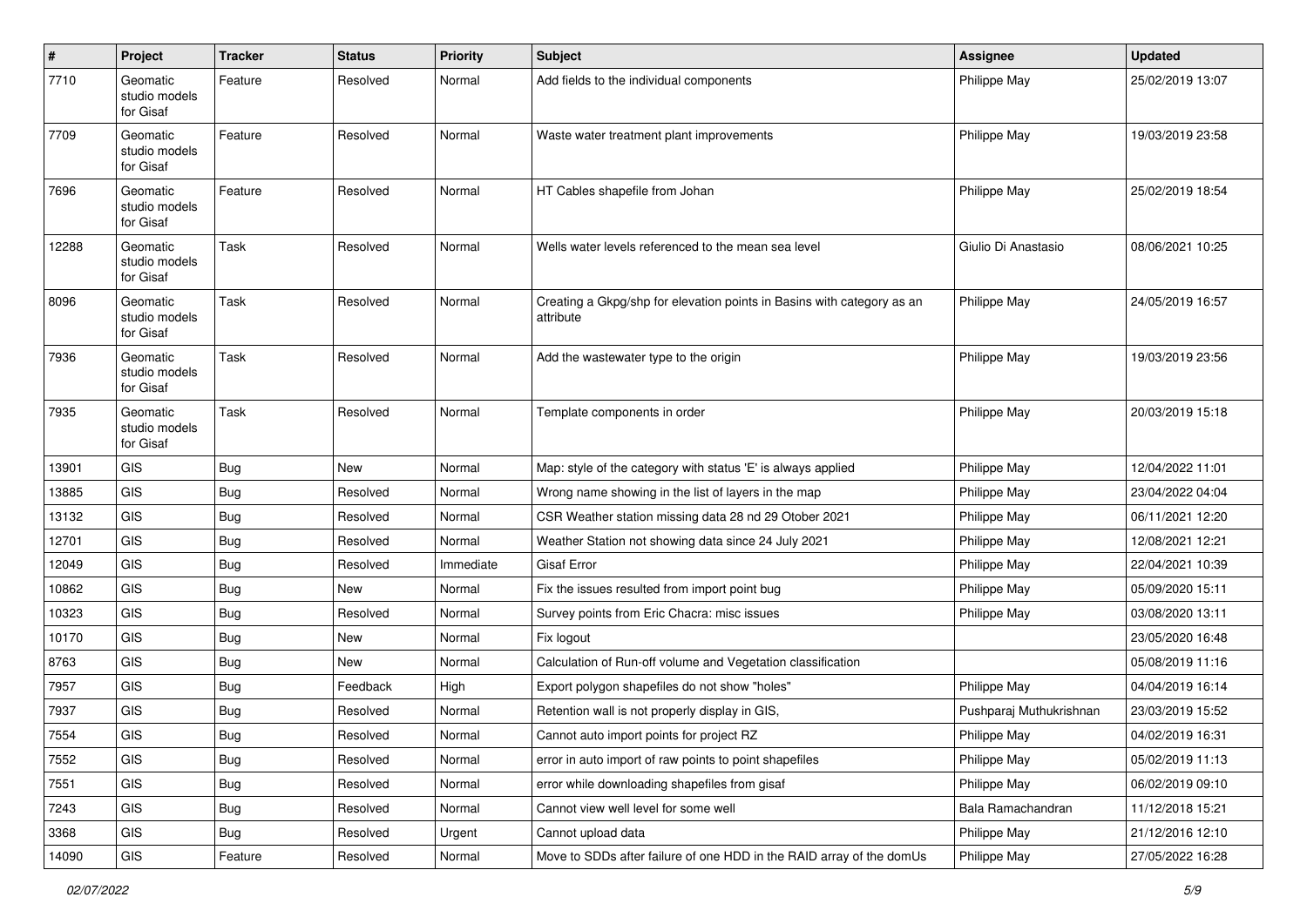| #     | Project    | <b>Tracker</b> | <b>Status</b> | <b>Priority</b> | Subject                                                                     | <b>Assignee</b>         | <b>Updated</b>   |
|-------|------------|----------------|---------------|-----------------|-----------------------------------------------------------------------------|-------------------------|------------------|
| 13597 | <b>GIS</b> | Feature        | New           | Normal          | Courage well: tags to add after publishing                                  | Giulio Di Anastasio     | 03/02/2022 17:14 |
| 12976 | <b>GIS</b> | Feature        | New           | Normal          | Weather Station not recording data on 3rd October 2021                      | Giulio Di Anastasio     | 05/10/2021 23:07 |
| 12075 | GIS        | Feature        | Resolved      | High            | CSR Weather Station not showing since 22 of april 2021                      | Philippe May            | 29/04/2021 15:34 |
| 11486 | GIS        | Feature        | New           | Normal          | Button Labels for wells details                                             | Philippe May            | 21/12/2020 10:26 |
| 11329 | <b>GIS</b> | Feature        | New           | Normal          | <b>Boundary Stones Updation</b>                                             | Giulio Di Anastasio     | 12/11/2020 18:03 |
| 10151 | <b>GIS</b> | Feature        | Resolved      | Normal          | PG ADMIN installation on server                                             | Philippe May            | 23/05/2020 12:04 |
| 9220  | GIS        | Feature        | Resolved      | High            | Setting the daily resampling of weather data starting from 8.30 am          | Philippe May            | 08/01/2020 17:57 |
| 8262  | GIS        | Feature        | New           | Normal          | Change points into MISTAKES for updated cycle path and MM fence             | Pushparaj Muthukrishnan | 09/05/2019 14:59 |
| 8060  | GIS        | Feature        | Resolved      | Normal          | Compilation of data on wells including elevation and CF (correction Factor) | Debojyoti Mallick       | 13/05/2019 15:56 |
| 7817  | GIS        | Feature        | New           | Normal          | Updating dates for 66 records in the Benches attribute table.               | Pavneet Kaur            | 15/03/2019 15:03 |
| 7776  | <b>GIS</b> | Feature        | New           | High            | Text on IZ CAD file                                                         | Pavneet Kaur            | 26/02/2019 12:57 |
| 7763  | GIS        | Feature        | Feedback      | Normal          | Infrastructure: migrate old-admin to the same server than gisaf             | Philippe May            | 25/02/2019 11:11 |
| 14072 | <b>GIS</b> | Support        | Resolved      | Urgent          | Gisaf very slow                                                             | Philippe May            | 19/05/2022 02:29 |
| 13991 | GIS        | Support        | In Progress   | High            | Gisaf is again hung                                                         | Philippe May            | 30/04/2022 14:01 |
| 13982 | <b>GIS</b> | Support        | Resolved      | Normal          | Update server's storage                                                     | Philippe May            | 06/05/2022 14:38 |
| 13883 | GIS        | Support        | Resolved      | Urgent          | Gisaf not responding - Possible issue with tag editing?                     | Philippe May            | 07/04/2022 19:34 |
| 13847 | GIS        | Support        | New           | Urgent          | Gisaf not responding                                                        | Philippe May            | 01/04/2022 17:08 |
| 13822 | <b>GIS</b> | Support        | Feedback      | Normal          | Need a Login id and password to a Gisaf for entering the tag value.         | Pushparaj Muthukrishnan | 27/03/2022 16:47 |
| 13763 | <b>GIS</b> | Support        | Resolved      | Normal          | Gisaf not responding                                                        | Philippe May            | 11/03/2022 13:03 |
| 13447 | GIS        | Support        | Resolved      | Urgent          | Server down due to electrical power cut                                     | Philippe May            | 31/12/2021 17:14 |
| 13445 | <b>GIS</b> | Support        | New           | Normal          | Jupyter notebook for rnoff calculation: kernel not connecting               | Giulio Di Anastasio     | 03/02/2022 17:22 |
| 13259 | <b>GIS</b> | Support        | New           | Normal          | Wrong data from CSR AmbientWeather weather station                          | Giulio Di Anastasio     | 03/02/2022 16:31 |
| 13235 | <b>GIS</b> | Support        | Resolved      | Normal          | Server hardware failure (sdc hard drive)                                    | Philippe May            | 19/11/2021 17:59 |
| 13203 | <b>GIS</b> | Support        | In Progress   | Normal          | Redis server: fix warning relarted to memory allocation                     | Philippe May            | 12/11/2021 13:03 |
| 13068 | GIS        | Support        | Resolved      | Normal          | Migrate gisaf VM to bullseye                                                | Philippe May            | 25/10/2021 17:28 |
| 12895 | <b>GIS</b> | Support        | Resolved      | Normal          | Migrate backups to Bung                                                     | Philippe May            | 12/11/2021 00:36 |
| 12867 | GIS        | Support        | In Progress   | Normal          | Upgrade server (all virtual machines) to Debian bullseye                    | Philippe May            | 25/10/2021 17:34 |
| 12850 | GIS        | Support        | New           | Normal          | Mistakenly deleted ticket about PgAdmin                                     | Giulio Di Anastasio     | 08/09/2021 12:50 |
| 12051 | GIS        | Support        | New           | Normal          | Update pgadmin                                                              | Philippe May            | 22/04/2021 12:57 |
| 11898 | GIS        | Support        | New           | Normal          | Add Aurogreen Weather Station                                               | Philippe May            | 17/03/2021 12:10 |
| 11715 | GIS        | Support        | New           | Normal          | Evaluation of Pastas as an data analysis tool for well levels               | Giulio Di Anastasio     | 08/02/2021 12:01 |
| 11497 | GIS        | Support        | New           | Normal          | Add log book information to raingauges, etc                                 | Giulio Di Anastasio     | 21/12/2020 14:54 |
| 10693 | GIS        | Support        | Resolved      | Normal          | Wrong geometry type for category R54                                        | Philippe May            | 30/07/2020 12:00 |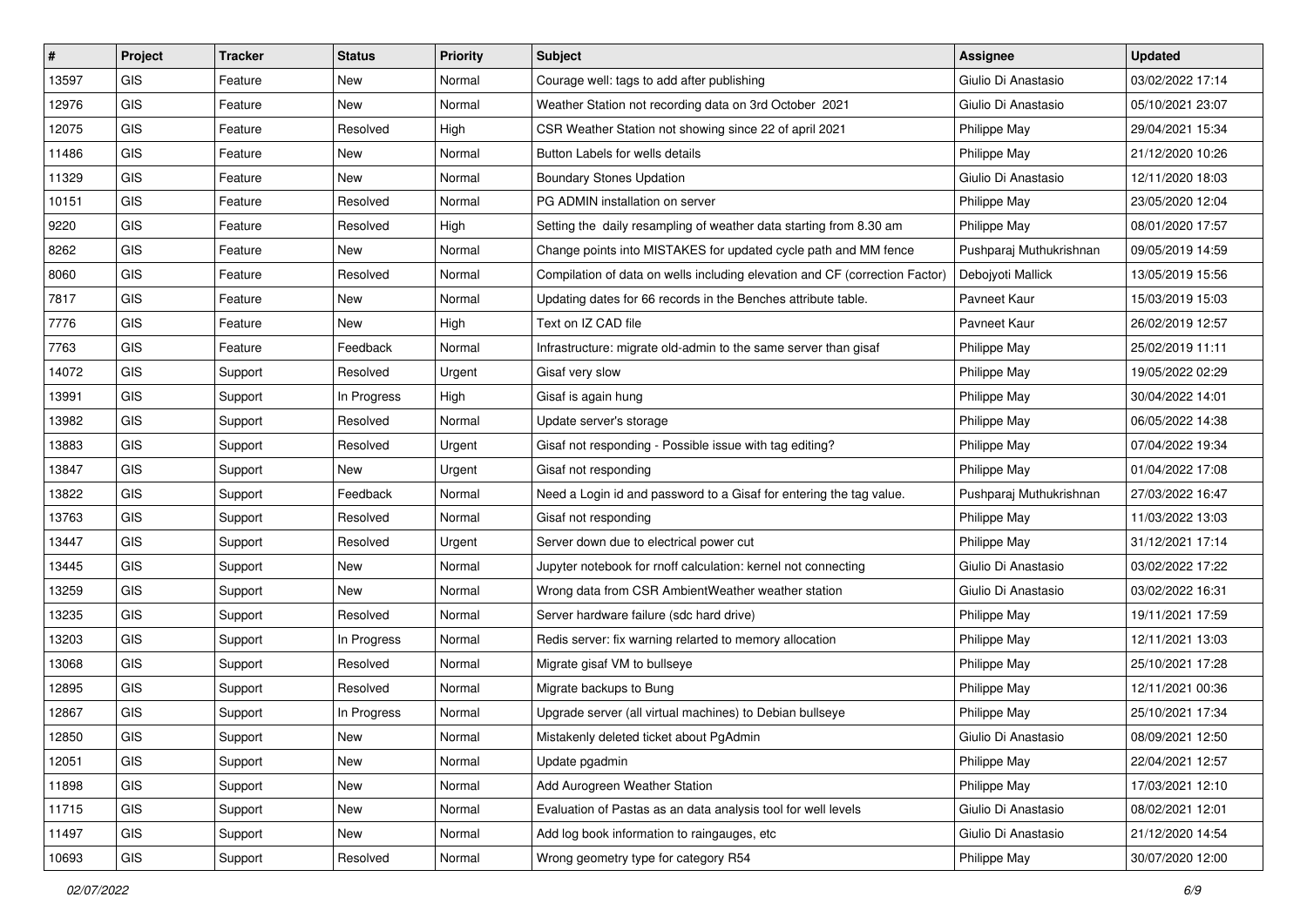| $\vert$ # | Project    | <b>Tracker</b> | <b>Status</b> | <b>Priority</b> | <b>Subject</b>                                                                   | <b>Assignee</b>     | <b>Updated</b>   |
|-----------|------------|----------------|---------------|-----------------|----------------------------------------------------------------------------------|---------------------|------------------|
| 10322     | <b>GIS</b> | Support        | New           | Normal          | Resume the basket imports, and review of the new admin baskets                   | Giulio Di Anastasio | 11/06/2020 17:17 |
| 10291     | GIS        | Support        | In Progress   | Normal          | Vacuum DB at reboot                                                              | Philippe May        | 29/10/2021 11:44 |
| 10153     | <b>GIS</b> | Support        | Resolved      | Normal          | Postgis access for Selvarani in QGis                                             | Philippe May        | 23/05/2020 12:05 |
| 9736      | <b>GIS</b> | Support        | New           | High            | Enter correct day and time of the measurements of the wells                      | Bala Ramachandran   | 18/02/2020 17:23 |
| 9463      | GIS        | Support        | Resolved      | Normal          | Setup a weather station in Kalpana                                               | Philippe May        | 02/11/2021 15:08 |
| 9292      | <b>GIS</b> | Support        | Resolved      | Normal          | Server upgrade to buster                                                         | Philippe May        | 13/11/2019 12:29 |
| 8787      | GIS        | Support        | New           | Normal          | In Wastless P49 points are in text, we can't able to upload in gsaf              | Giulio Di Anastasio | 13/08/2019 17:10 |
| 8504      | GIS        | Support        | Resolved      | Normal          | Clean data from the weather station                                              | Philippe May        | 04/07/2019 17:05 |
| 8450      | GIS        | Support        | Resolved      | Normal          | Unable to Load Jupyter Lab                                                       | Philippe May        | 10/06/2019 15:52 |
| 8246      | GIS        | Support        | Resolved      | Normal          | Server down?                                                                     | Philippe May        | 06/05/2019 15:45 |
| 7853      | GIS        | Support        | New           | Normal          | Install OpenDroneMap and WebODM                                                  | Philippe May        | 09/05/2019 15:57 |
| 7795      | <b>GIS</b> | Support        | New           | Normal          | Open SOurce software tutorials on water management from youtube -<br>Hatari Labs | Pavneet Kaur        | 12/03/2019 16:33 |
| 7402      | GIS        | Support        | New           | Normal          | Integrate data from well probes                                                  | Philippe May        | 10/01/2019 11:12 |
| 7343      | GIS        | Support        | Resolved      | Normal          | Add layer for locations                                                          | Philippe May        | 02/02/2019 15:25 |
| 7161      | <b>GIS</b> | Support        | In Progress   | Normal          | Setup remote backup                                                              | Philippe May        | 19/12/2018 10:14 |
| 7156      | GIS        | Support        | Resolved      | Normal          | Make server boot again                                                           | Philippe May        | 05/02/2019 11:13 |
| 7120      | GIS        | Support        | In Progress   | Normal          | High CPU usage on the server (dom0)                                              | Philippe May        | 26/02/2019 13:10 |
| 6990      | <b>GIS</b> | Support        | Resolved      | Normal          | Create a VM for Notebooks                                                        | Philippe May        | 10/11/2018 15:57 |
| 6954      | GIS        | Support        | Resolved      | Normal          | Create a VM for DB                                                               | Philippe May        | 10/11/2018 16:02 |
| 6769      | GIS        | Support        | In Progress   | Normal          | Issue in the DXF conversion                                                      | Pavneet Kaur        | 04/10/2018 15:00 |
| 6494      | GIS        | Support        | Resolved      | Normal          | Add CC copyright on data                                                         | Philippe May        | 31/08/2018 21:19 |
| 6077      | GIS        | Support        | New           | Normal          | AC in office                                                                     |                     | 23/06/2018 13:05 |
| 3410      | <b>GIS</b> | Support        | Resolved      | High            | Map website to http://water.auroville.org.in                                     | Philippe May        | 27/12/2016 22:41 |
| 13992     | GIS        | Documentation  | New           | Normal          | Units for Wind speed in automatic weather stations                               | Giulio Di Anastasio | 30/04/2022 19:37 |
| 12077     | <b>GIS</b> | Documentation  | <b>New</b>    | Normal          | Reorganize the Wiki                                                              | Selvarani C         | 28/04/2021 17:39 |
| 11685     | <b>GIS</b> | Documentation  | New           | Normal          | Daily resampling of rainfall in CSR Weather Station - How is it calculated       | Giulio Di Anastasio | 04/02/2021 11:14 |
| 11506     | GIS        | Documentation  | <b>New</b>    | Normal          | Article on wells levels graphs                                                   | Philippe May        | 21/12/2020 16:41 |
| 11448     | GIS        | Documentation  | New           | High            | Meaning of colors for wells in the map                                           | Giulio Di Anastasio | 10/12/2020 11:34 |
| 10733     | GIS        | Documentation  | New           | Normal          | Tags retained when the same geometry is replaced                                 |                     | 04/08/2020 16:16 |
| 10196     | GIS        | Documentation  | New           | Normal          | Reconciliation of points in tables not at raw level. (Polygon, Line)             | Giulio Di Anastasio | 26/05/2020 14:37 |
| 9735      | GIS        | Documentation  | New           | Normal          | Disciplane farm well: wrong depth                                                | Bala Ramachandran   | 18/02/2020 17:15 |
| 9141      | GIS        | Documentation  | New           | Normal          | AWS water supply data                                                            |                     | 16/10/2019 12:52 |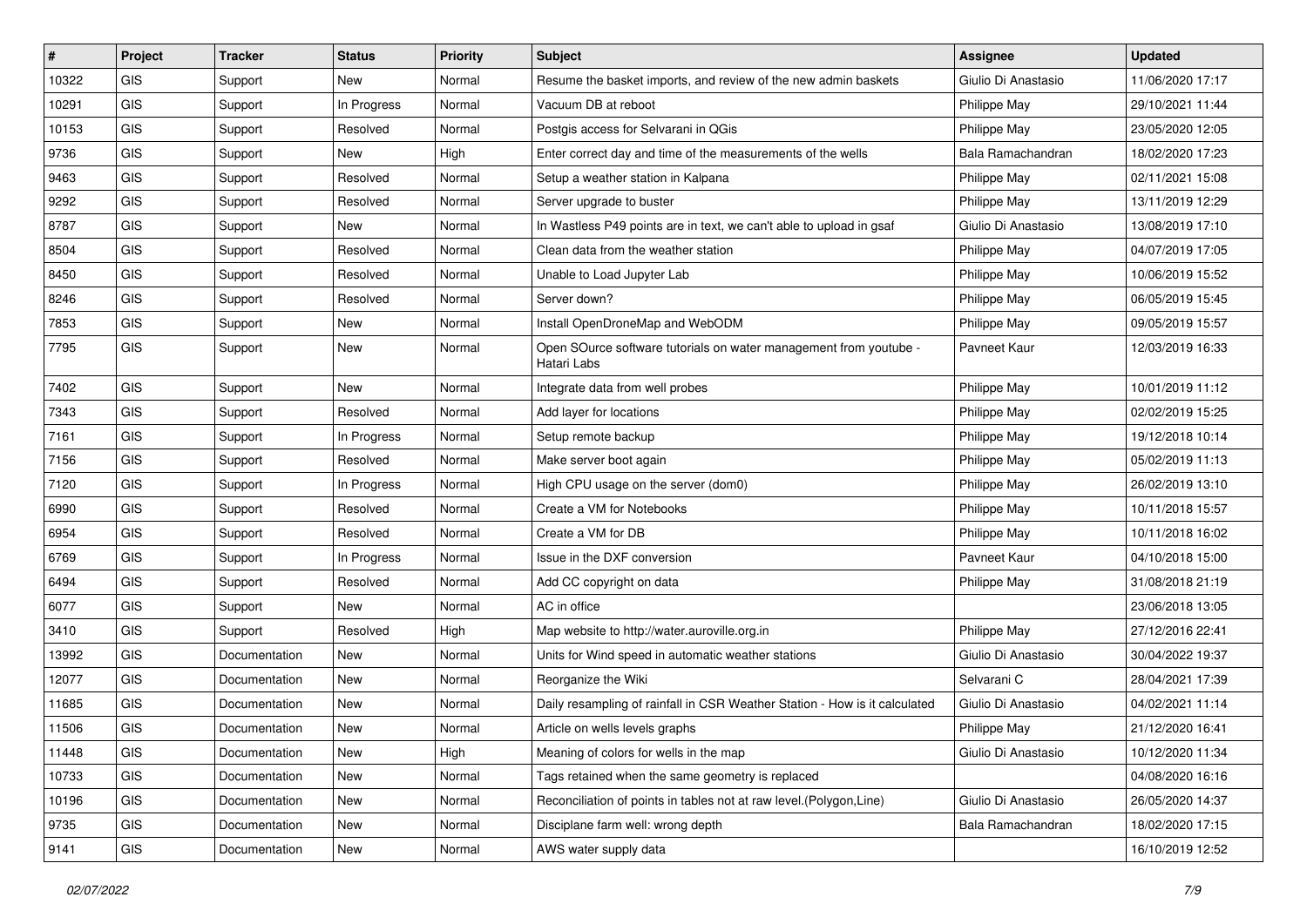| #     | Project                     | <b>Tracker</b> | <b>Status</b> | <b>Priority</b> | <b>Subject</b>                                                                                                       | <b>Assignee</b>         | <b>Updated</b>   |
|-------|-----------------------------|----------------|---------------|-----------------|----------------------------------------------------------------------------------------------------------------------|-------------------------|------------------|
| 8762  | GIS                         | Documentation  | New           | Normal          | Calculation of Run-off volume and Vegetation classification                                                          |                         | 05/08/2019 17:07 |
| 8070  | GIS                         | Documentation  | New           | Normal          | TIN based watershed models                                                                                           |                         | 10/04/2019 15:31 |
| 7835  | <b>GIS</b>                  | Documentation  | Resolved      | Normal          | Adding and Using ESRI and other basemaps in QGIS.                                                                    | Debojyoti Mallick       | 06/03/2019 13:01 |
| 7762  | GIS                         | Documentation  | <b>New</b>    | Normal          | WEb resources for Open Drone Map                                                                                     | Giulio Di Anastasio     | 25/02/2019 10:34 |
| 7645  | GIS                         | Documentation  | New           | Normal          | Documentation of health checks                                                                                       |                         | 18/02/2019 09:24 |
| 13115 | <b>GIS</b>                  | Task           | In Progress   | Urgent          | Server not working after power cut                                                                                   | Philippe May            | 29/10/2021 11:05 |
| 9127  | GIS                         | Task           | Resolved      | Normal          | Cross check                                                                                                          | Bala Ramachandran       | 20/11/2019 12:32 |
| 9119  | GIS                         | Task           | Resolved      | Normal          | Individual/community well data                                                                                       | Meera Natarajan         | 23/10/2019 11:16 |
| 8746  | GIS                         | Task           | New           | Normal          | Updating and Standardizing Symbology and Color for features in the AV<br>Geomatics Portal.                           | Debojyoti Mallick       | 02/08/2019 16:08 |
| 8567  | GIS                         | Task           | New           | Normal          | Delaunay 2D and 3D triangulation using catchment points and their<br>elevations                                      | Debojyoti Mallick       | 03/07/2019 11:44 |
| 8486  | GIS                         | Task           | In Progress   | Normal          | Understanding how to generate a DSM (Digital Surface Model) or DEM<br>(Digital Elevation Model) using Survey Points. | Deboivoti Mallick       | 03/07/2019 11:44 |
| 8384  | GIS                         | Task           | Feedback      | Normal          | Applying Topology Rules to Basins using QGIS 3.6.*                                                                   | Debojyoti Mallick       | 12/06/2019 16:43 |
| 8380  | GIS                         | Task           | Feedback      | Normal          | Understanding Terrain Datasets for vector modelling of DTM using ArcGIS<br>concepts                                  | Debojyoti Mallick       | 07/06/2019 10:20 |
| 8303  | GIS                         | <b>Task</b>    | <b>New</b>    | High            | Health check up residential zone (Priority 1 list)                                                                   | Meera Natarajan         | 14/05/2019 11:29 |
| 8299  | <b>GIS</b>                  | <b>Task</b>    | Resolved      | High            | Understanding The Things Network Fair Access Policy and Gateway<br>Limitations                                       | Debojyoti Mallick       | 27/05/2019 10:28 |
| 8287  | GIS                         | <b>Task</b>    | Resolved      | Normal          | additional information to the template                                                                               | Meera Natarajan         | 24/05/2019 16:31 |
| 8016  | GIS                         | <b>Task</b>    | New           | Normal          | Handling Exception in Python Scripts, Logging and Creating and<br>Publishing to a Git Repository                     | Debojyoti Mallick       | 03/05/2019 11:14 |
| 7984  | GIS                         | <b>Task</b>    | Resolved      | Normal          | Understanding The Things Network and embedding it with Jupyter for Well<br>Data                                      | Debojyoti Mallick       | 29/03/2019 16:04 |
| 7913  | GIS                         | <b>Task</b>    | New           | High            | Editing to be done in GISAF                                                                                          | Pavneet Kaur            | 15/03/2019 14:42 |
| 7858  | GIS                         | <b>Task</b>    | <b>New</b>    | Normal          | Harvest data of wells to be entered in Gisaf                                                                         | Pavneet Kaur            | 08/03/2019 16:07 |
| 7857  | GIS                         | <b>Task</b>    | New           | Normal          | Add new wells in gisaf                                                                                               | Pavneet Kaur            | 08/03/2019 16:06 |
| 7839  | GIS                         | <b>Task</b>    | Resolved      | Normal          | Bush vs Bush Area - mismatch                                                                                         | Pushparaj Muthukrishnan | 23/03/2019 10:30 |
| 7836  | GIS                         | Task           | New           | Normal          | Bobby well missing                                                                                                   | Pavneet Kaur            | 15/03/2019 15:04 |
| 7818  | GIS                         | Task           | Resolved      | Normal          | Studying OGC services with Publish / Subscription for Open source forum.                                             | Debojyoti Mallick       | 29/03/2019 10:37 |
| 7814  | GIS                         | Task           | Resolved      | Normal          | RTK coordinates of Drone targets                                                                                     | Pushparaj Muthukrishnan | 03/05/2019 11:35 |
| 7789  | GIS                         | Task           | New           | Normal          | Cross check Johnny's well id 54 EGB007 - DEPTH is not correct in Harvest<br>data                                     | Giulio Di Anastasio     | 27/02/2019 16:58 |
| 7786  | GIS                         | Task           | Resolved      | Low             | To take a photo of Boundary Stone and position                                                                       | Pushparaj Muthukrishnan | 03/05/2019 11:36 |
| 7784  | $\ensuremath{\mathsf{GIS}}$ | Task           | Resolved      | Immediate       | In Invocation Unpaved road is missing in gisaf                                                                       | Pushparaj Muthukrishnan | 23/03/2019 10:32 |